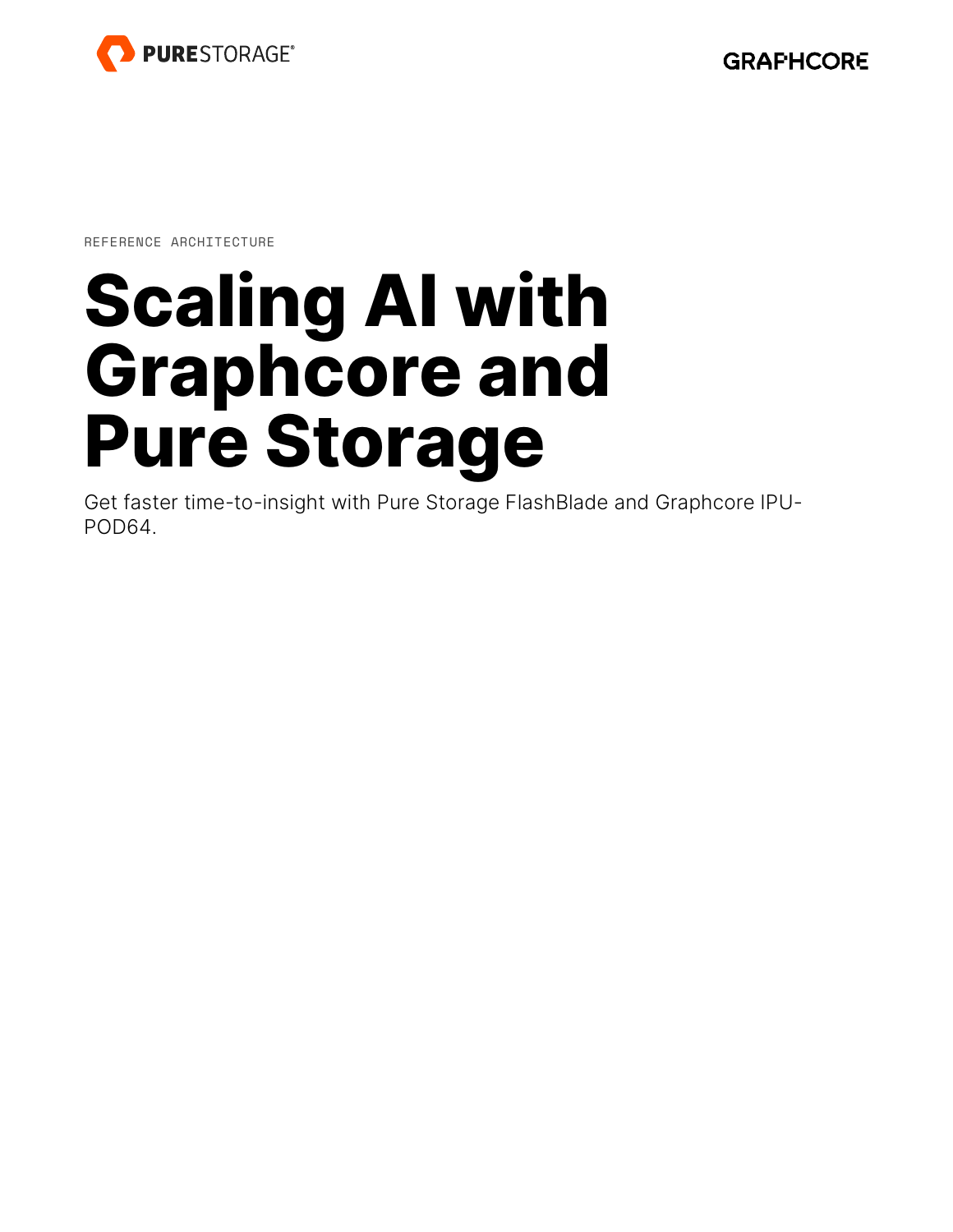## **Contents**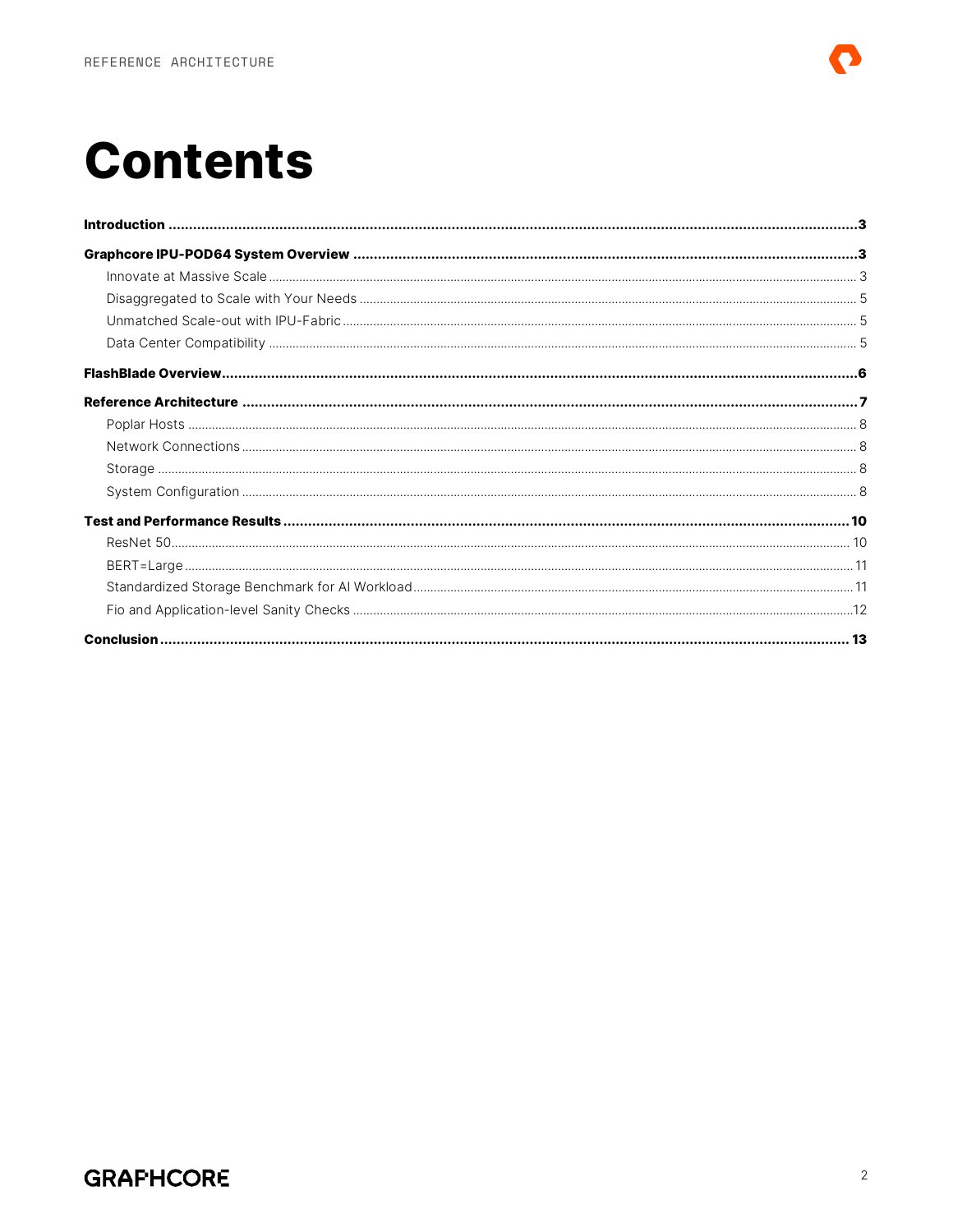#### <span id="page-2-0"></span>**Introduction**

Data and artificial intelligence (AI) teams today need simple yet powerful infrastructure to take ideas from experimentation to production rapidly. They need end-to-end infrastructure that provides a performant platform that is easy to set up, but that does not impede the work of data scientists and machine learning (ML) engineers. Graphcore and Pure Storage® have brought intelligent compute and storage together to create a converged infrastructure solution to serve ML workloads of all sizes while maintaining simplicity and performance at any scale.

Graphcore provides machine intelligence compute systems that are built around the intelligence processing unit (IPU), a new processor specifically designed for AI computing needs. The IPU's unique architecture enables teams to explore and deploy entirely new types of workloads, driving the next advances in machine intelligence.

Storage is a crucial component of a deployable data center solution. Choosing and optimally configuring the right storage components is critical for users that want efficient and reliable infrastructure solutions. Pure Storage FlashBlade® provides an all-flash unified fast file and object (UFFO) storage platform for consolidating data across your entire ML-ops pipeline. FlashBlade provides the capacity and performance to scale your most data-hungry training jobs and keeps your IPUs fed.

This document provides an example reference architecture that has been developed in close partnership by Pure Storage and Graphcore to support system deployers in configuring an optimal solution and extract maximum performance and value from their IPU-POD configurations as they build and scale their AI compute capability.

### <span id="page-2-1"></span>**Graphcore IPU-POD64 System Overview**

The IPU-POD64 system is Graphcore's reference architecture for scale-out for a powerful and flexible AI infrastructure design for your machine intelligence training and inference workloads.

#### <span id="page-2-2"></span>**Innovate at Massive Scale**

The core building block of the IPU-POD system, or rack, is the IPU-M2000 shelf. This is the fundamental compute engine for machine intelligence from Graphcore and features four units of the powerful second-generation IPU (the GC200 processor), an accelerator designed from the ground up for AI. An individual IPU-M2000 shelf can deliver up to one petaflops of AI compute, up to 256GB exchange memory, in a slim 1U blade to handle the most demanding of machine intelligence workloads.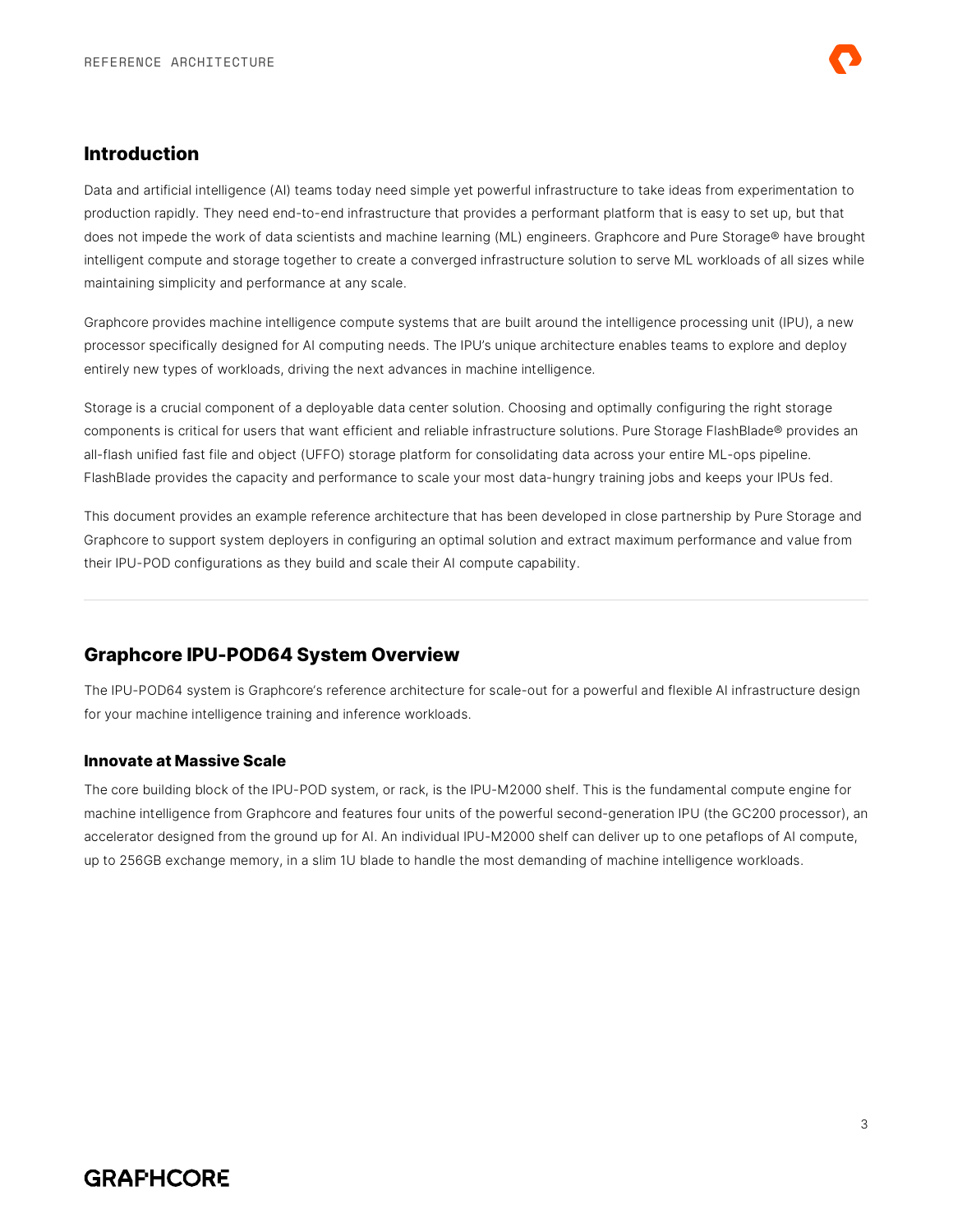

Figure 1. Graphcore IPU configurations.

The IPU-M2000 shelf has a flexible, modular design, so you can start with one and scale to thousands. It works as a standalone system; eight can be stacked together or racks of sixteen tightly interconnected IPU-M2000s in IPU-POD64 systems can grow to supercomputing scale thanks to 2.8Tb/s high-bandwidth, near-zero latency IPU-Fabric interconnect architecture built into the box.

## **IPU-POD<sub>64</sub> REFERENCE DESIGN**

IPU-POD<sub>64</sub> with default options for host server and switches



Figure 2. IPU-POD64 reference design.

The IPU-POD64 reference design is a rack solution containing 16 IPU-M2000s, 1 to 4 host servers (the default is 1 host server in the reference configuration), network switches, and IPU-POD software. There are 64 GC200 IPUs in total, with four IPUs in each IPU-M2000.

The IPU-POD64 is designed to deliver 16 petaflops of AI compute in an efficient, flexible, and pre-qualified configuration.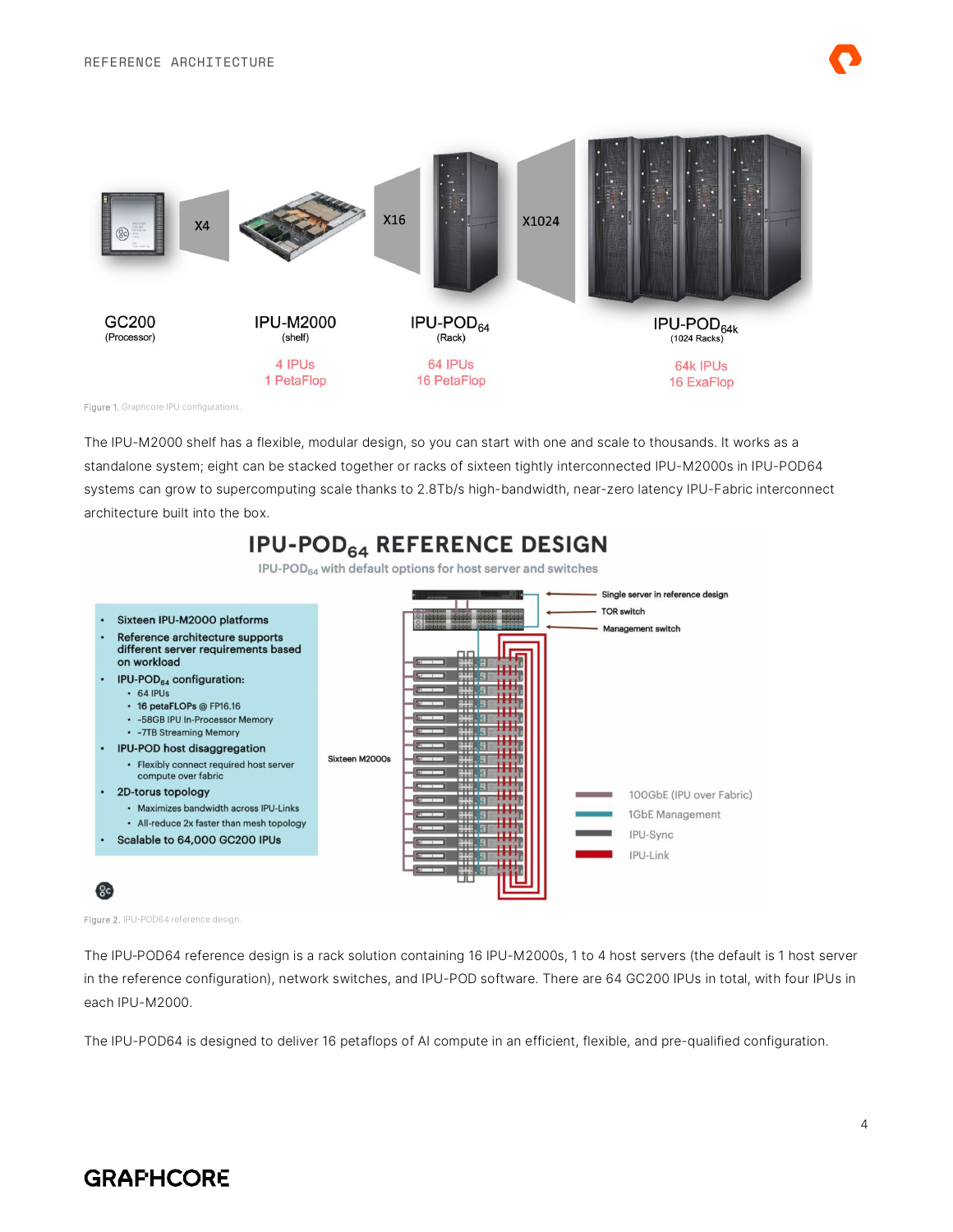

#### <span id="page-4-0"></span>**Disaggregated to Scale with Your Needs**

AI workloads have different compute demands. For production deployment, optimizing the ratio of AI to host compute can maximize performance and efficiency, and improve the total cost of ownership. IPU-POD64 is a disaggregated system that separates host servers and switches from IPU-M2000 building blocks in a data center. With IPU-POD64, you build a system that is ideally matched to your production AI workload.



Figure 3. IPU-POD server to IPU ratio for AI workloads.

For example, natural language processing (NLP) models require little CPU interaction and utilization, while convolutional neural networks (CNN)-based workloads such as computer vision (CV) require a larger proportion of scalar computing and benefit from more CPUs being involved. The system can be tailored for the workload.

#### <span id="page-4-1"></span>**Unmatched Scale-out with IPU-Fabric**

IPU-Fabric is Graphcore's innovative low-latency, all-to-all IPU interconnect. Eliminating communication bottlenecks with reliable deterministic performance is highly efficient, whatever your scale.

#### <span id="page-4-2"></span>**Data Center Compatibility**

IPU-POD64 brings together powerful IPU compute with a choice of best-in-class data center technologies and systems from leading technology providers in flexible, pre-qualified configurations. This ensures that your data center is operating with maximum efficiency and performance, while making your data center AI deployments simpler and faster. In this paper, Pure Storage FlashBlade is evaluated as a storage solution to support AI workloads running on an IPU-POD64 system.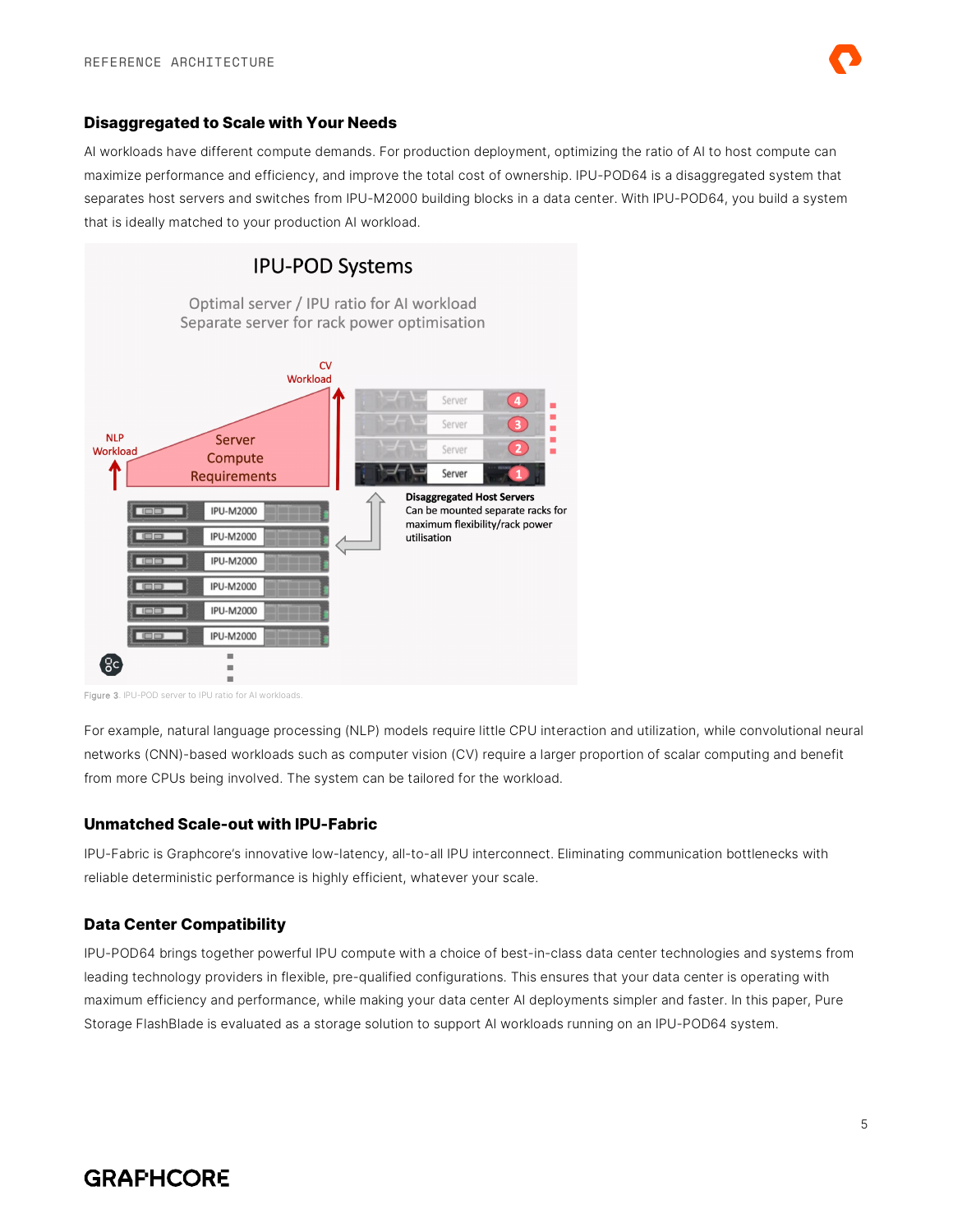

#### <span id="page-5-0"></span>**FlashBlade Overview**

Pure Storage developed the FlashBlade architecture to meet the storage needs of data-driven businesses. FlashBlade is an all-flash system, optimized for storing and processing unstructured data. A FlashBlade system can simultaneously host multiple file systems and multi-tenant object stores for thousands of clients.

FlashBlade is a scale-out, all-flash storage system, powered by a distributed file system purpose-built for massive concurrency across all data types. It can scale up to multi-petabyte capacity with linear-scale performance, simply by adding a single blade at a time, up to 150 blades. Due to its native scale-out architecture and ability to drive performance for any type of workload, it is considered a data hub that enables enterprises to consolidate a range of workloads, from backup to analytics and AI, on a single platform.



FLASHBLAD

**INDUSTRY'S FIRST DATA HUB BUILT FOR MODERN DATA** 



**Powerful Elastic Data** Processing & Storage Unit



Purity/FB/S **Massively Distributed Software for Limitless Scale** 



**SCALE-OUT FABRIC** Software defined fabric that scales linearly with more data & clients

Figure 4. Pure Storage FlashBlade.

A FlashBlade system's ability to scale performance and capacity is based on five key innovations:

- **High-performance storage device:** FlashBlade maximizes the advantages of an all-flash architecture by storing data in all-flash storage units and ditching the crippling, high-latency storage media such as traditional spinning disks and conventional solid-state drives. The integration of scalable NVRAM into each storage unit helps scale performance and capacity proportionally when new blades are added to a system.
- **Unified network:** A FlashBlade system consolidates high communication traffic between clients and internal administrative hosts into a single, reliable, high-performing network that supports both IPv4 and IPv6 client access over Ethernet links up to 1.6Tb/s.
- **Purity//FB storage operating system:** With its symmetrical operating system running on FlashBlade's fabric modules, Purity//FB minimizes workload balancing problems by distributing all client operation requests evenly among the blades on a FlashBlade system.
- **Common media architectural design for files and objects:** The FlashBlade system's single underlying media architecture supports concurrent access to files via a variety of protocols such as NFS, NFS over HTTP, and SMB, as well as object storage via the Amazon S3 protocol, across the entire FlashBlade configuration.
- **Simple usability:** Purity//FB on FlashBlade alleviates system management headaches as it simplifies storage operations by performing routine administrative tasks autonomously. With a robust operating system, FlashBlade is capable of selftuning and providing system alerts when components fail.

## **GRAPHCORE**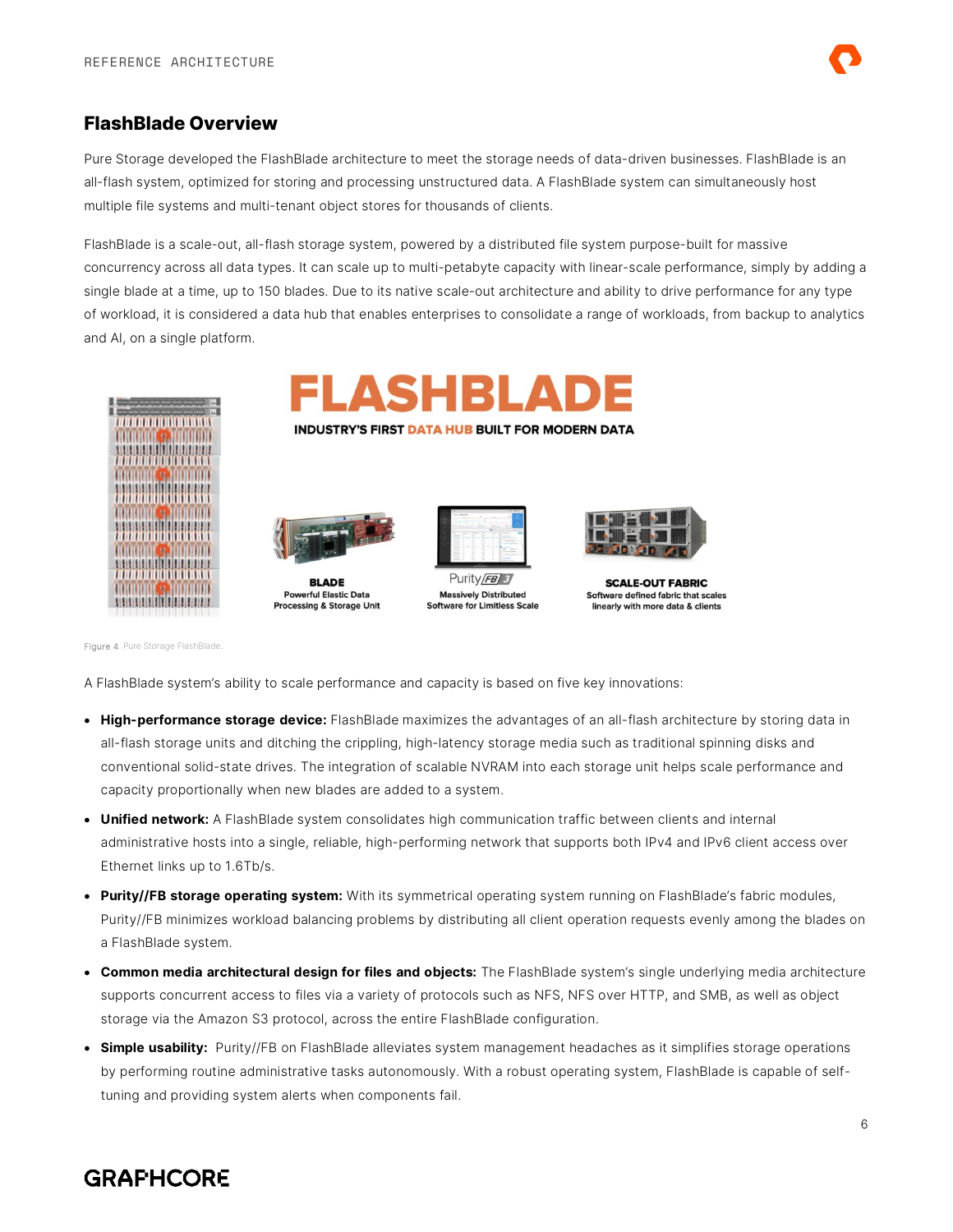

A full FlashBlade system configuration consists of up to 10 self-contained rack-mounted chassis interconnected by highspeed links to two external fabric modules (XFM). At the rear of each chassis are two on-board fabric modules for interconnecting the blades, other chassis, and client systems using TCP/IP over high-speed Ethernet. Both fabric modules are interconnected, and each contains a control processor and Ethernet switch ASIC. For reliability, each chassis is equipped with redundant power supplies and cooling fans.

The front of each chassis holds up to 15 blades for processing data operations and storage. Each blade assembly is a selfcontained compute module equipped with processors, communication interfaces, and either 17TB or 52TB of flash memory for persistent data storage. With up to 10 chassis, a single FlashBlade system can scale from the smallest 7 x 17TB (119TB) system to the largest 150 x 52TB (7.8PB) system.

The current FlashBlade system can support millions of NFS metadata operations per second, over 17GiB/sec of 512KiB reads, and over 6GiB/sec of 512KiB overwrites on a 1.5:1 compressible dataset in a single 4U chassis with 15 blades. FlashBlade can scale both compute and performance up to a 10 x 4U chassis with 150 blades.

As mentioned in the previous section, disaggregation is a powerful tool for efficiently scaling infrastructure resources. Storage disaggregation benefits this reference architecture by providing additional dimensions for scaling. With FlashBlade, you can separate storage from the IPU and CPU, allowing you to scale each resource independently. This simplifies finding an optimal balance of resources for any collection of workloads and accelerates response times to changing application needs.

#### <span id="page-6-0"></span>**Reference Architecture**

This section describes the hosts, storage, and networking configuration used in the IPU-POD64 reference architecture featuring the Pure Storage FlashBlade storage solution.



Figure 5. FlashBlade scales linearly from one chassis to 10 chassis, and seven blades to 150 blades.

## **GRAFHCORE**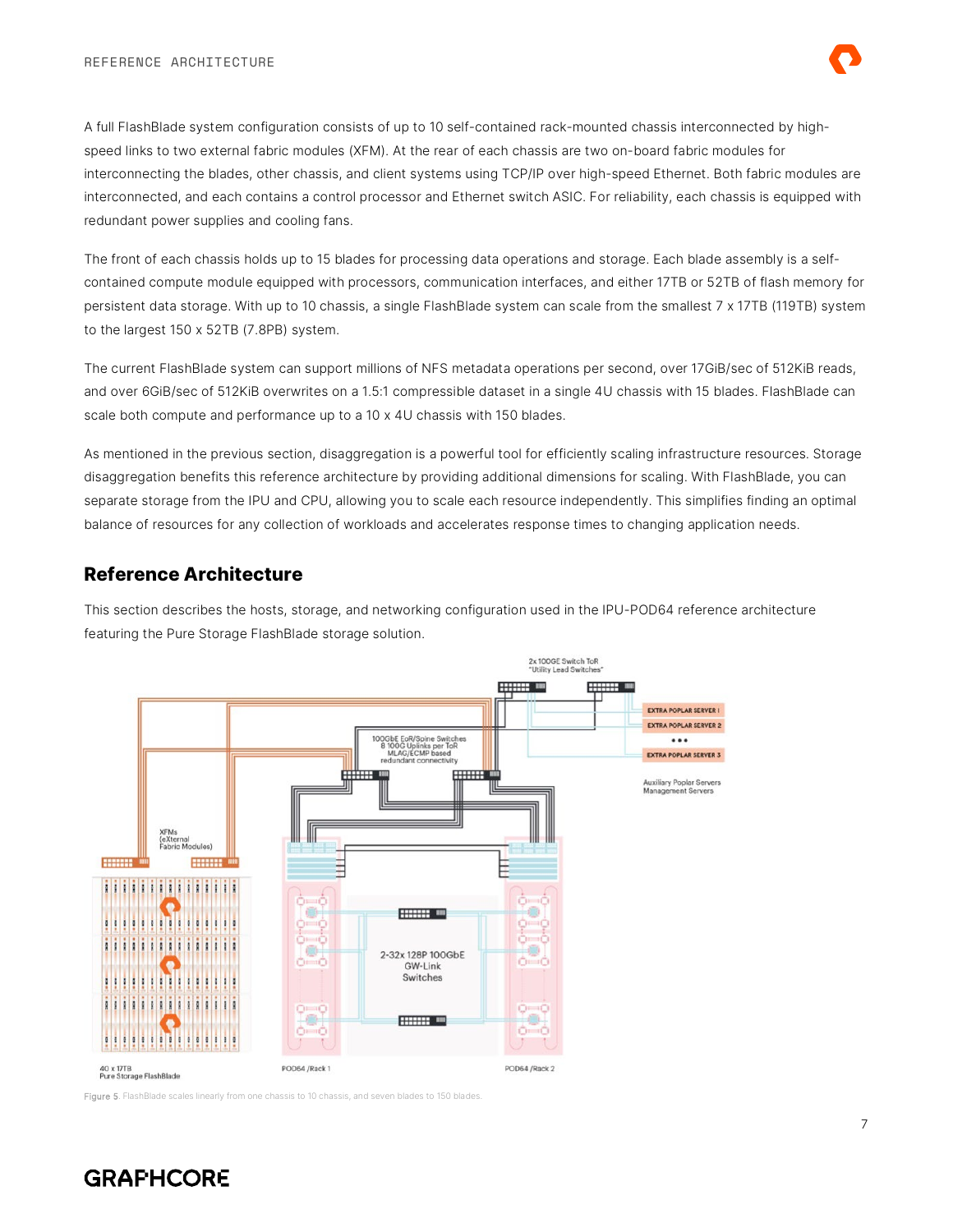

#### <span id="page-7-0"></span>**Poplar Hosts**

Poplar is the Graphcore software framework (tools and libraries) for programming the IPUs. Poplar enables the programmer to write a single program that defines both the graph to be executed on the IPU devices and the controlling code that runs on the host. The device code is compiled and loaded onto the IPUs ready for execution.

The Poplar framework is used to manage the host processor and to coordinate and drive the accelerators in the IPU-POD64 instance.

The Poplar host consists of:

- Hardware: Four Dell R6525 AMD EPYC, 512GB RAM, Mellanox connectX-5.
- <span id="page-7-1"></span>• Software: Ubuntu 18.04 LTS 5.3 (or later) kernel

#### **Network Connections**

The network configuration tested and recommended for the IPU-POD64 system is as follows:

- POD 1G management network using Arista DCS-7010T-48-F
- POD Top-Of-Rack for 100G connectivity: Arista DCX-7060CX-32S-ES-F
- <span id="page-7-2"></span>• Connected via 8-way 100G LAG to: Arista 7060PX4-32-F2 as SPINE 400G

#### **Storage**

To support the Graphcore IPU-POD64 system, the FlashBlade storage solution was architected as follows:

- 40 x 17TB FlashBlade with redundant external fabric odules (XFM)
- <span id="page-7-3"></span>• External fabric modules connected to Arista Leaf Switches via eight 100GbE configured as a single LACP/MLAG group

#### **System Configuration**

This section describes the system configuration tested by Graphcore and Pure Storage for the IPU-POD64 reference platform.

First, we'll cover the configuration settings for Poplar host, storage, and networking.

#### **Poplar Host Configuration**

The Poplar framework can be used to define graph operations and control the execution and profiling of code on the IPU, as well as to configure the host. For this configuration, a single 100G Ethernet interface for the storage connection configured with a Mellanox OFED device driver.

An example fstab entry is as follows:

10.12.70.250:/public1 /mnt/public nfs ro,relatime,vers=3,hard,proto=tcp,nconnect=16,timeo=600,retrans=2,sec=sys,mountvers=3,mountport=2049 ,mountproto=udp,rsize=524288,wsize=524288,namlen=255 0 0

NOTE: nconnect=16 is required to achieve the stated performance and is only available on the 5.x kernel.

## **GRAFHCORE**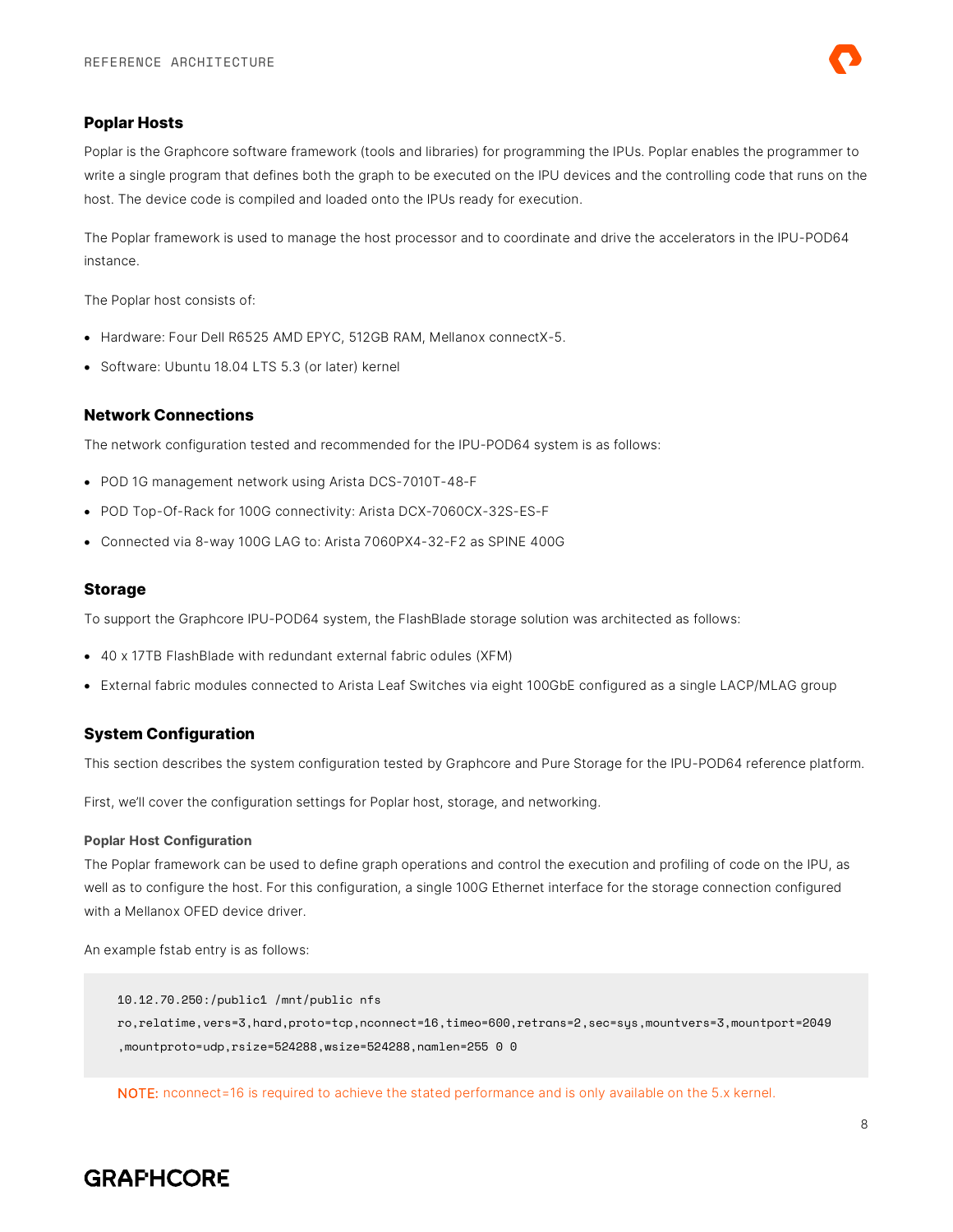#### **Storage Configuration**

To configure the storage system, the following tasks need to be performed:

- 1. Create the file system that will host the data.
- 2. Add the NFS protocol to the file system (NFSv3 was used, although NFSv4.1 also available).
- 3. Configure the file system so that the export options are applied to define which clients can mount the file system.

This can be performed via the GUI.

| Create File System         |                                                      |         | ≫             |
|----------------------------|------------------------------------------------------|---------|---------------|
| Name                       | public1                                              |         |               |
| <b>Provisioned Size</b>    | 1T                                                   | bytes   | Hard Limit    |
| Default User Quota         | e.g., 500K, 100M, 20G, 2T                            | bytes   |               |
| Default Group Quota        | e.g., 500K, 100M, 20G, 2T                            | bytes   |               |
| <b>Special Directories</b> | Snapshot<br>Fast Remove                              |         |               |
| Protocols                  |                                                      |         |               |
| <b>SMB</b><br><b>NFS</b>   | <b>HTTP</b><br>Multi-protocol                        |         |               |
| NFS <sub>v3</sub>          |                                                      | NFSv4.1 |               |
| <b>Export Rules</b>        | 10.20.255.0/24(rw) -ro 10.20.255.100(no_root_squash) |         |               |
|                            |                                                      |         |               |
|                            |                                                      |         |               |
|                            |                                                      |         |               |
|                            |                                                      | Cancel  | <b>Create</b> |

Figure 6. Creating the file system and adding the NFS protocol.

The above steps can also be carried out via the command line interface (CLI) when logged into the FlashBlade Management interface as pureuser:

```
purefs create --size 1t public1
purefs add --protocol nfsv3 public1
purefs nfs setattr --rules '10.20.255.0/24(rw) -ro 10.20.255.100(no_root_squash)' public1'
```
There is no other performance tuning, data protection, or advanced setting required to optimize the performance of this file system across the 40 x 17TB blades. This is managed automatically within Pure FlashBlade.

## **GRAPHCORE**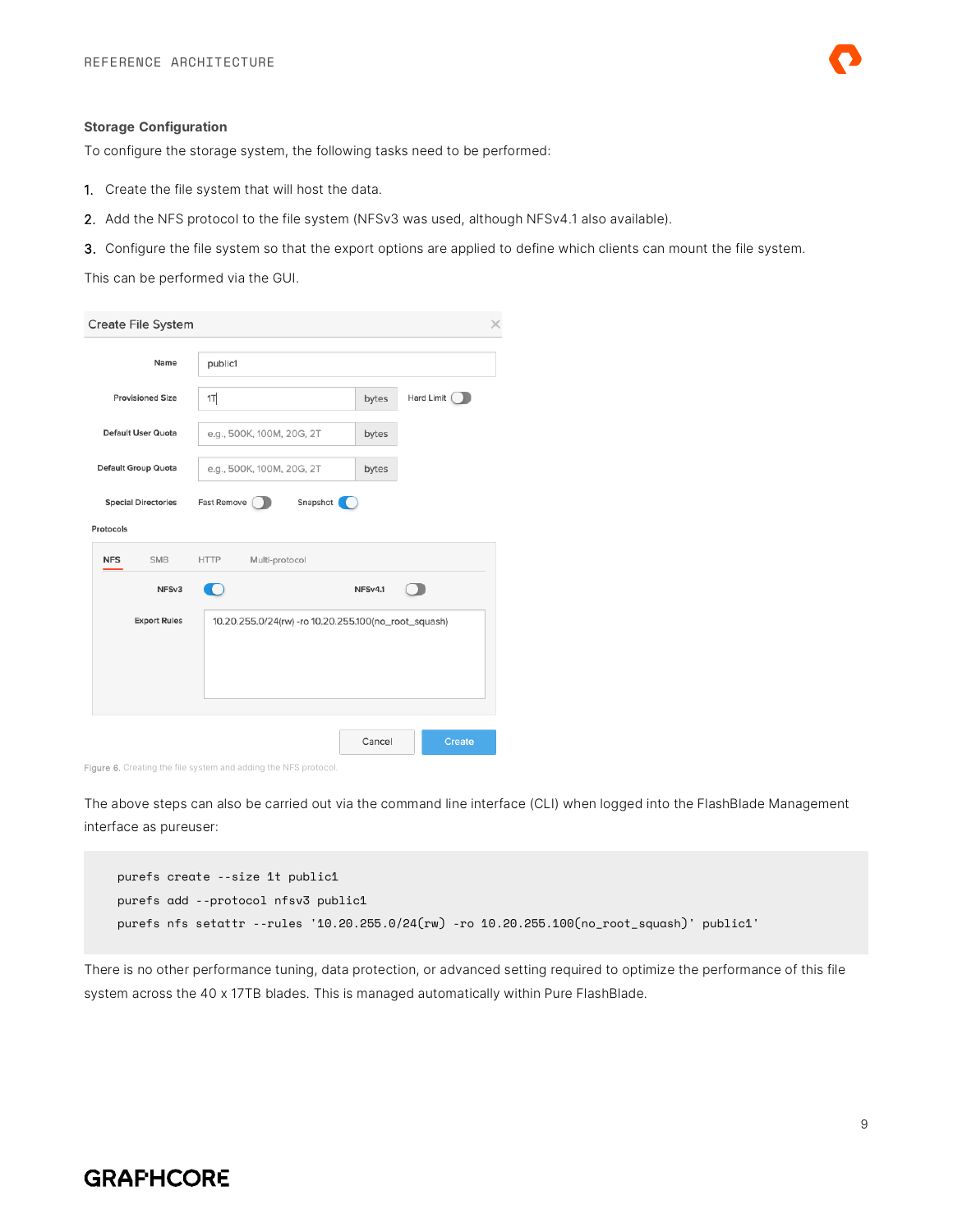The following clients are connected to the Pure FlashBlade system via a VLAN network:

- MTU 1500 on 100G VLAN
- IPv4 subnets defined in the Pure management interface with appropriate VLAN
- 100G VLAN configured in ToR switch to provide untagged connection to client
- Two four-way MLAG using Arista MLAG active/active technology from ToR to pair of SPINE switches
- <span id="page-9-0"></span>• Two four-way MLAG using Arista MLAG active/active technology from storage LEAF to pair of SPINE switches

#### **Test and Performance Results**

We evaluated the Graphcore and Pure Storage infrastructure solution for its suitability for various deep learning workloads. The testing highlighted the high read IOPS and the throughput achieved with performance tests on ResNet 50 and BERT. Further testing revealed near-linear scaling as we increased the number of jobs run on the infrastructure. This section highlights some of the results from tests performed in our labs.

Performance tests were undertaken using:

- ResNet 50
- BERT-Large
- Standardized storage benchmark for AI workloads
- Fio (Flexible I/O tester)

For the ResNet and BERT tests, it is important to keep in mind that the focus is on IPU performance. The FlashBlade system needs to be fast enough to keep the processors fed with all the data they can consume. FlashBlade can deliver up to 1GiB/s per blade, so the peak throughput measurements do not approach the limits of the 40-blade system.

#### <span id="page-9-1"></span>**ResNet 50**

ResNet 50 tests were performed using eight hosts and produced the following results:

|      | Read (MiB/s) | <b>Read IOPS</b> | <b>Total Runtime (s)</b> | <b>Throughput</b><br>(items/sec) |
|------|--------------|------------------|--------------------------|----------------------------------|
| Mean | 7990.29      | 47943.16         | 247.90                   | 16812.19                         |
| Max  | 15652.60     | 93933.00         | 258.55                   | 16851.15                         |

Table 1. ResNet 50 performance tests.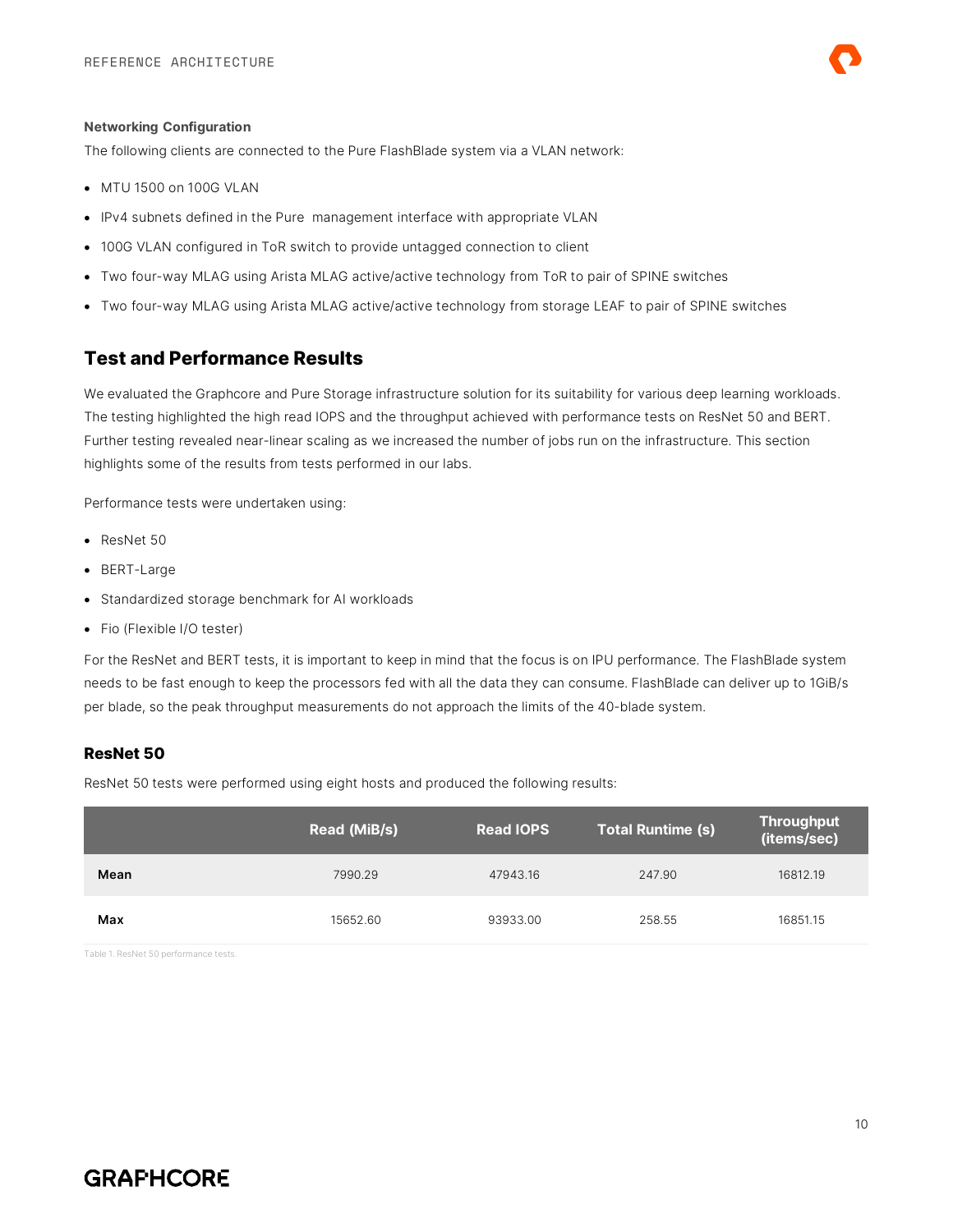#### <span id="page-10-0"></span>**BERT=Large**

Below are the results of testing BERT pretrain large using four hosts.

|      | Read (MiB/s) | <b>Read IOPS</b> | Total Runtime (s) | <b>Throughput</b><br>(items/sec) |
|------|--------------|------------------|-------------------|----------------------------------|
| Mean | 642.9614     | 1286.038         | 2238.935          | 2404.961                         |
| Max  | 1880.5       | 3761             | 2378.873          | 3759.419                         |

Table 2. BERT-Large performance tests.

#### <span id="page-10-1"></span>**Standardized Storage Benchmark for AI Workload**

Benchmark results for the AI Image workload are presented in the figure and table below.





Figure 7. Benchmark results for the AI Image workload.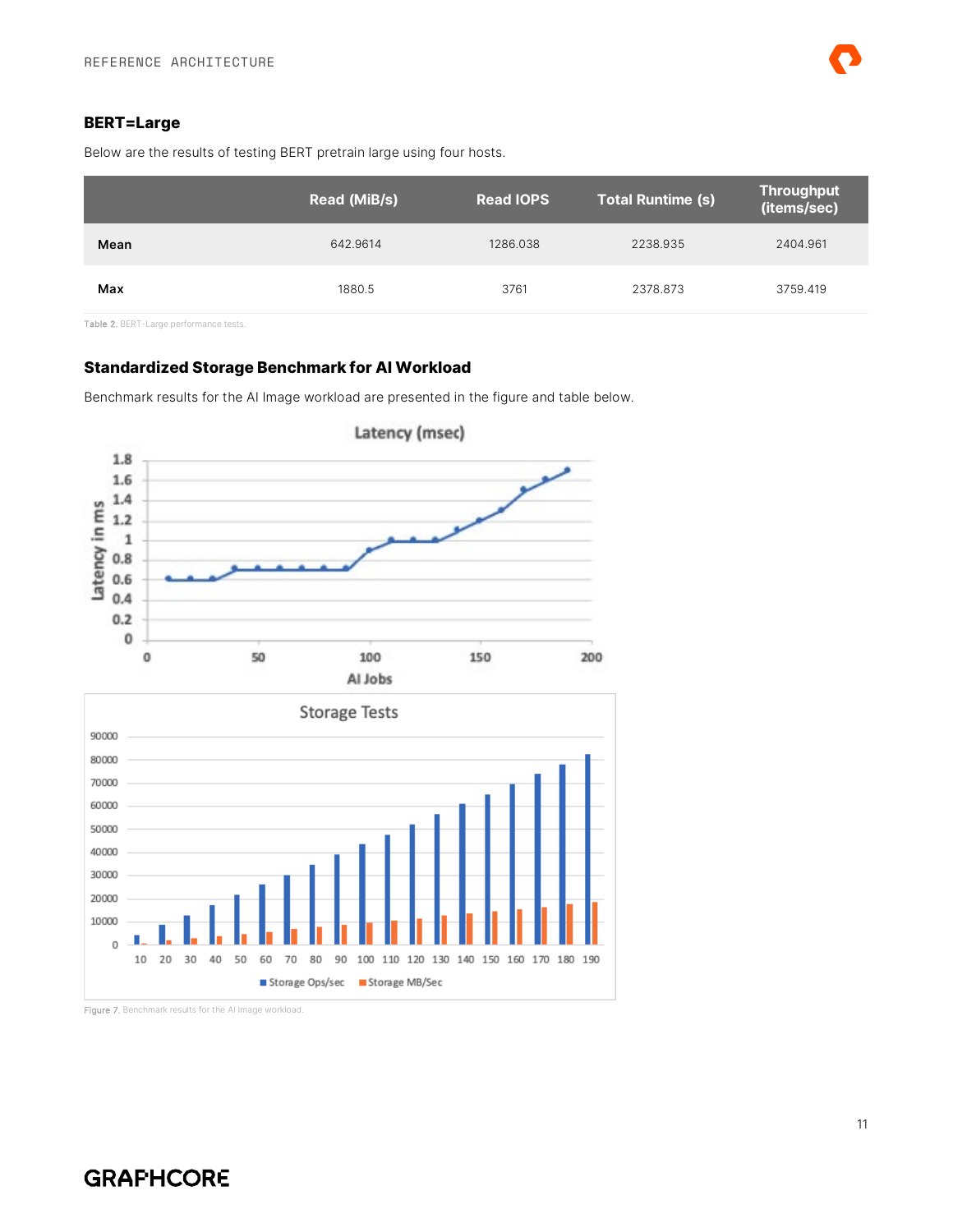| Al Jobs | <b>Latency (msec)</b> | <b>Storage</b><br>Ops/sec | <b>Storage MB/sec</b> |
|---------|-----------------------|---------------------------|-----------------------|
| 10      | 0.6                   | 4350                      | 978                   |
| 20      | 0.6                   | 8701                      | 1956                  |
| 30      | 0.6                   | 13051                     | 2934                  |
| 40      | 0.7                   | 17402                     | 3912                  |
| 50      | 0.7                   | 21752                     | 4891                  |
| 60      | 0.7                   | 26103                     | 5869                  |
| 70      | 0.7                   | 30453                     | 6845                  |
| 80      | $0.7\,$               | 34804                     | 7827                  |
| 90      | 0.7                   | 39155                     | 8803                  |
| 100     | 0.9                   | 43505                     | 9780                  |
| 110     | 1.0                   | 47856                     | 10758                 |
| 120     | 1.0                   | 52206                     | 11737                 |
| 130     | 1.0                   | 56557                     | 12717                 |
| 140     | 1.1                   | 60907                     | 13692                 |
| 150     | 1.2                   | 65258                     | 14671                 |
| 160     | 1.3                   | 69609                     | 15647                 |
| 170     | 1.5                   | 73959                     | 16625                 |
| 180     | 1.6                   | 78309                     | 17600                 |
| 190     | 1.7                   | 82660                     | 18581                 |

Table 3. Benchmark results for the AI Image workload.

#### <span id="page-11-0"></span>**Fio and Application-level Sanity Checks**

In addition to the SPEC testing, we performed many manual tests using Fio, Python client applications, and object-storage API protocols.

For NFS, six Poplar hosts read with an aggregate bandwidth of 37GB/s against the expected max of 40GB/s that the 40 x 17TB FlashBlade system was theoretically capable of sustaining. A single Poplar host can reliably read 10GB/s with Fio using TCP (no RDMA, no jumbo frames) without any other contention. For S3 object storage, six Poplar hosts read an aggregate bandwidth of ~24GB/s.

## **GRAFHCORE**